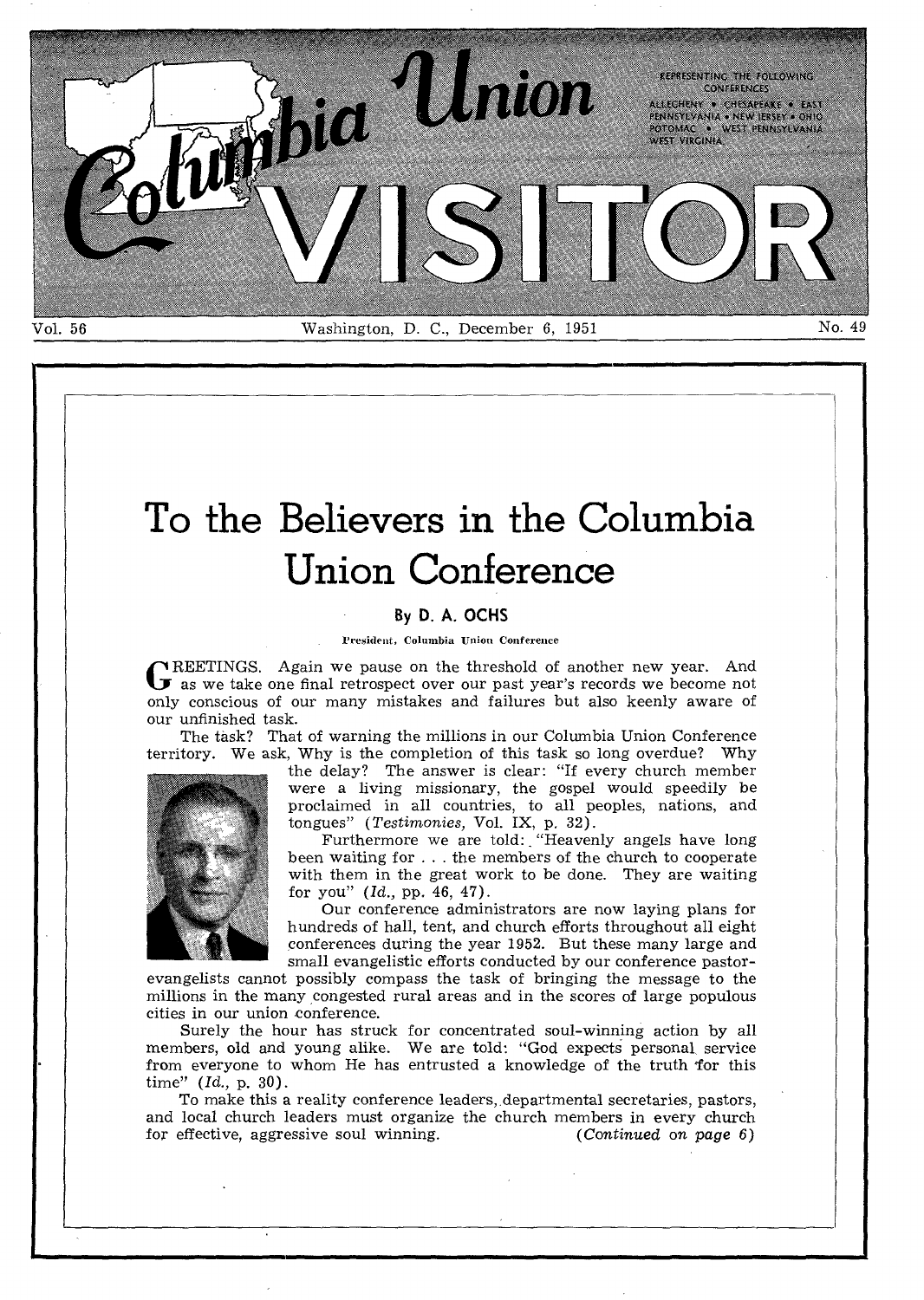#### **Laymen, Arise!**

NIGHT is falling over the world a night whose darkness will be fully broken only by the glorious coming of our Lord. Yet scattering this darkness here and there are God's true witnesses who have



heard the call to "arise and shine." The laymen of the Columbia Union Conference are on the march for Christ!

This became apparent when nearly 400 delegates returned

from the laymen's congress at Grand Ledge, Mich., with a determination to plant the banner of Christ in the camp of the enemy and bring back the prisoners who had been held captive by Satan. Tangible results of the laymen's congress are already being seen. In every church some of the members took part in the United Laymen's Advance on November 11, when our goal was to commence 500 soul-winning endeavors. When all of the reports are in we fully believe that we shall learn that this goal was reached and exceeded.

But this is only the beginning. During 1952 we anticipate that more laymen than ever before will take the field in active soul winning. And why not, when we consider the counsel that we have been given: "Whatever our calling, as Christians we have a work to do in making Christ known to the world. We are to be missionaries, having for our chief aim the winning of souls to Christ" *(Testimonies,* Vol. VI, p. 427). At the same time we learn that "the members of the church have not done a hundredth part of that which God requires of them" *(Id.,* p. 425). Though we may not have met God's expectations in the past, we are determined to change all this in order that our Saviour may not be disappointed in us. We challenge every member during 1952 to engage in aggressive soul winning under the direction and encouragement of the ministry.

In this great evangelistic advance the Sabbath school is also to have an important part. The members will be encouraged to bring in their neighbors and friends to study the Bible each Sabbath. This program

will be given added impetus by the fact that 1952 is the one hundredth anniversary of the Sabbath school organization. Throughout this centennial year emphasis will be placed on Sabbath school evangelism. Doubling our church membership should begin by doubling our Sabbath school membership.

And while we are laying aggressive plans for 1952, let us not forget to rejoice over God's wonderful blessings during 1951. For the first time the Columbia Union Conference brought in more than half a million dollars in the Ingathering campaign—\$506,000 in all. When the full year's Sabbath school offerings are added to this, undoubtedly a million dollars will have been brought in for world evangelism through these two agencies. And with a Union Sabbath school per capita of 33.2 cents at present, we believe that by the end of the year we shall have reached the full goal of thirty-five cents.

We do not believe that advances will be made without Satan's contesting every forward step, but "faith is the living power that presses through every barrier, overrides all obstacles, and plants its banner in the heart of the enemy's camp" *(Testimonies,* Vol. IV, p. 163). For such a faith we pray.

The year 1951 has been good, but 1952 will be better, if Y-O-U help make it so!

KENNETH H. WooD Secretary, Home *Missionary* and *Sabbath School Departments* 

 $\sim\sim\sim\sim$ 

#### **Columbia Union's Largest Baptismal Class**

A RECORD number of 3,070 boys and girls enrolled in the Columbia Union's church schools this year. Of this number 1,814 came from homes where both parents are Seventh-day Adventists, 901 from



homes wher e only one parent is a Seventh-day Adventist, a n d 485 are from non-Adventist homes.

It may startle you to learn that 2,437 of these boys and girls, or almost eighty

per cent, are not yet members of the church. It is this large group that constitutes the largest baptismal class in the entire union conference. Last year 209 of those who became old enough were baptized. Most of the others will be also by the time of their graduation from the church school.

It might be appropriate to refer to this baptismal class as not only the largest but also the best, for it is made up of youth who have almost their entire lives before them. They offer the most promise, the greatest future, the longest period of service ahead. They possess the greatest vitality and the most courageous vision. They are among the ones mentioned in the Spirit of prophecy who are to "strike the heaviest blows for God."

This year seven new schools were started in an effort to expand this type of educational evange-<br>lism. Numerous other churches Numerous other churches are now studying their church school problems, looking forward to opening new- schools next year. A great advance is being planned for the year ahead toward the goal of making it possible for every Seventh-day Adventist boy and girl to receive an education which is based upon the Word of God.

E. A. ROBERTSON Secretary of *Education, Columbia*  Union *Conference* 



**United Effort in Soul Winning** 

THE time is drawing near when the message of the third angel must be given with great power in all parts of the world. The prophecy of Revelation 18:1 assures God's people of the final success of every



evangelistic ende a v o r. "And after these things I saw another angel come down from heaven, having great power; and the earth w a s lightened with his glory." But how will

this be brought about? Not by the evangelist alone.

In Gospel *Workers,* page 196 (1915), we are told: "In laboring where there are already some in the faith, the minister should at first seek not so much to convert unbelievers as to train the church

Issued weekly by the Washington College Press, Takoma Park. Washington, D. C. Price, seventy-five cents a year in advance. Entered as<br>second-class matter November 10, 1941, at the post office at Washington. D. C., under th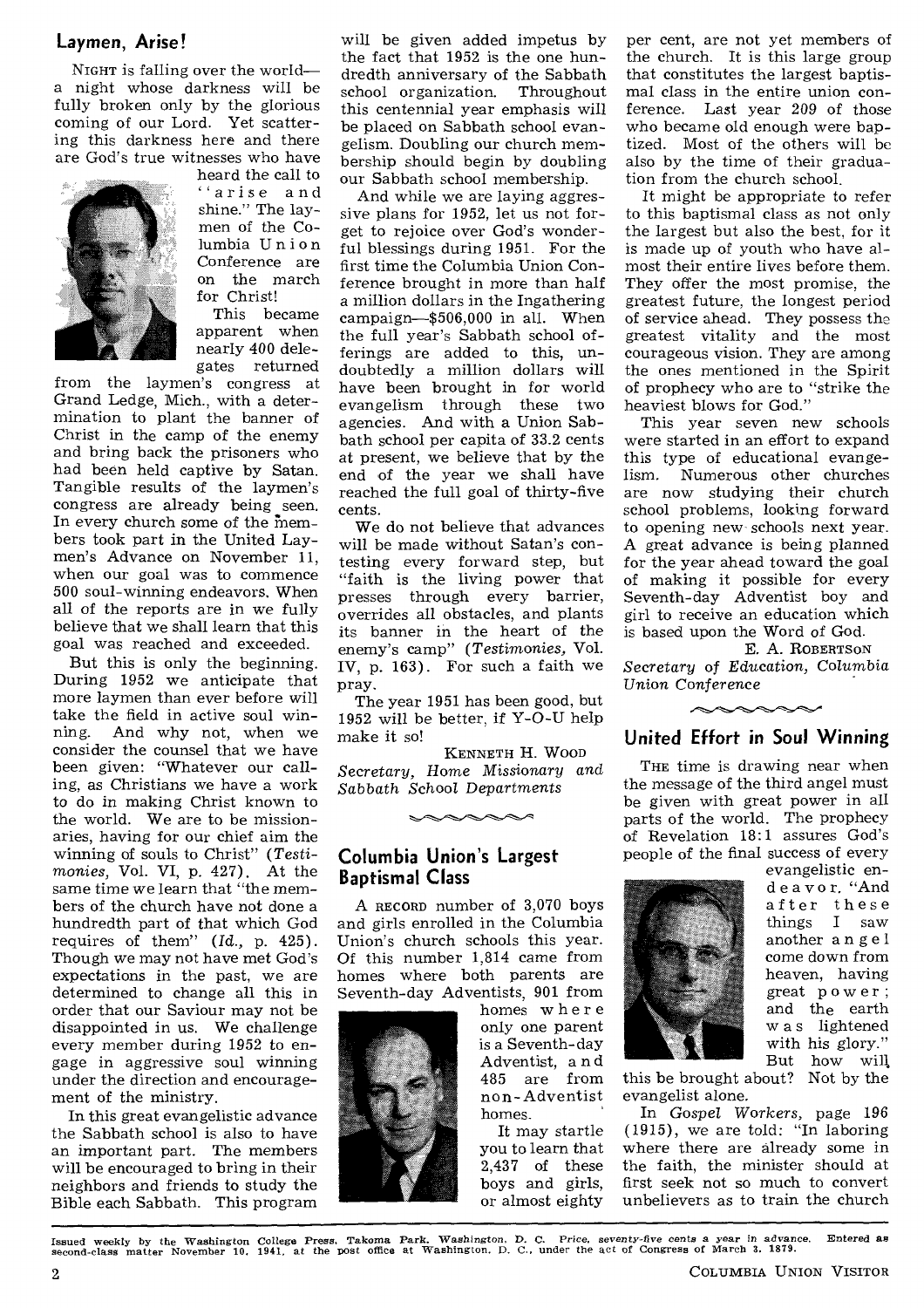members for acceptable cooperation. Let him labor for them individually, endeavoring to arouse them to seek for a deeper experience themselves, and to work for others. When they are prepared to sustain the minister by their prayers and labors, greater success will attend his efforts."

What a mighty challenge to our brethren and sisters everywhere to cooperate in the most important work that was ever committed to mankind—the work of saving souls! How can we cry mightily that Babylon is fallen unless the church as a whole awakens to the needs of this critical hour of earth's<br>history? Millions must yet be Millions must yet be warned concerning the coming judgments and the coming King in this atomic age.

"How can our brethren and sisters continue to live close to large numbers of people who have never been warned without devising methods of setting to work every agency through whom the Lord can work to the glory of His name?" *(Evangelism,* page 114.)

What a source of encouragement comes to the heart of the evangelist as he witnesses the cooperation of those church members who demonstrate by their willingness to pray and work that they share with him the burden of judgment-bound souls. And what joy it brings to those in the church who have had a part in the evangelistic campaign. With united effort we must press forward quickly and finish the work that God has assigned to this people.

E. F. KocH *Columbia Union Evangelist* 

 $\sim$ 

#### **Christian Education a Wonderful Heritage**

I AM glad for this opportunity of sending a word of greeting to the church members in the Columbia Union Conference. It is a privilege to be joining your staff of workers, and I am looking forward



to meeting each one of you.

When one is engaged in church school work, he cannot help being impressed that the Lord has given our denomination a wonderful heritage in His

plan for Christian education. DECEMBER 6, 1951, VOL. 56, No. 49  $\overline{3}$ 

Surely the church schools are the hope of our church, for there the boys and girls are won to Christ, are established in the message, and gain an inspiration to be workers for Him.

What a privilege it is to be connected with this phase of our work! It is my prayer that with God's help and with all of us working together, our schools will reach the high standards He has set for them.

ETHEL JOHNSON *Elementary Supervisor, Columbia*  Union Conference

### **Forward With Our Youth**

THE mighty march of Missionary Volunteers is ever onward in the Columbia Union Conference. To win—to hold—to save—to guide our noble youth is the task to which the young people's depart-

ment is dedicated.

At the recent Columbia Union Missionary Volunteer S e cr e taries' council evangelistic plans were laid to intensify our activity in the thrilling "Share

Your Faith" program and to direct our youth in greater exploits for God. Under the direction of each conference youth leader, the youth will be led to do their enthusiastic part in doubling our membership.

Sensing the need for year-round leadership for our boys and girls, the conference Missionary Volunteer Secretaries are eager now to foster the Pathfinder Club activities in each conference. We feel this will assist the youth program in a strong way and direct the youthful enthusiasm into proper channels. Contact your conference Missionary Volunteer Secretary for more exciting details.

It may seem strange to mention our camping program at this time of the year, but we feel that far too many of our boys and girls do not have the happy privilege and training which our organization provides. Our camping program is for our boys and girls.

The year 1952 for the Missionary Volunteer Department is filled with anticipated events. Watch as each interesting incident comes forth.

What is our need? fifty active Master Guides in each conference—fifty active Master Guides willing to give time and talent to help boys and girls find the true path.

We need fathers, mothers, young people, members of the church, pastors, and church boards to give the Missionary Volunteer society its proper place and proper emphasis. Let the Missionary Volunteer society be a dynamo rather than a refrigerator, a blessing instead of a necessary evil. The future of this message lies in its youth. Shall we not then support the youth program in a more positive way?

ARTHUR PATZER *Missionary Volunteer Secretary, Columbia Union Conference* 

#### **A Soul-Saving Work**

THE supreme objective of our publishing work is the salvation of lost men and women. OUR METHOD IS LITERATURE.

"The world is to receive the light of truth through an evangelizing



ministry of the Word in our books and periodicals" (Christian *Service,* p. 146).

"In a large degree through o u r publishing houses is to be accomplished the work of that

other angel who comes down from heaven with great power, and who lightens the earth with his glory" *(Christian Service,* p. 148).

"The publications distributed by missionary workers have exerted their influence. . . . Now the rays of light penetrate everywhere, and the truth is seen in its clearness, and the honest children of God sever the bands which have held them" *(Great Controversy,* p. 612).

At this very hour when darkness has covered the earth and gross darkness the people, the rays of light shining forth from our truthfilled literature are penetrating this gloom and darkness, thus bringing hope, joy, and light to fearful and honest hearts throughout the Columbia Union Conference.

Today, as never before, reports are constantly coming in from every direction, attesting to the truthfulness of these divine predictions. During the past four years right here in the Columbia Union Conference almost seven hundred precious souls have been baptized as a result of the circulation of our literature by the faithful colpor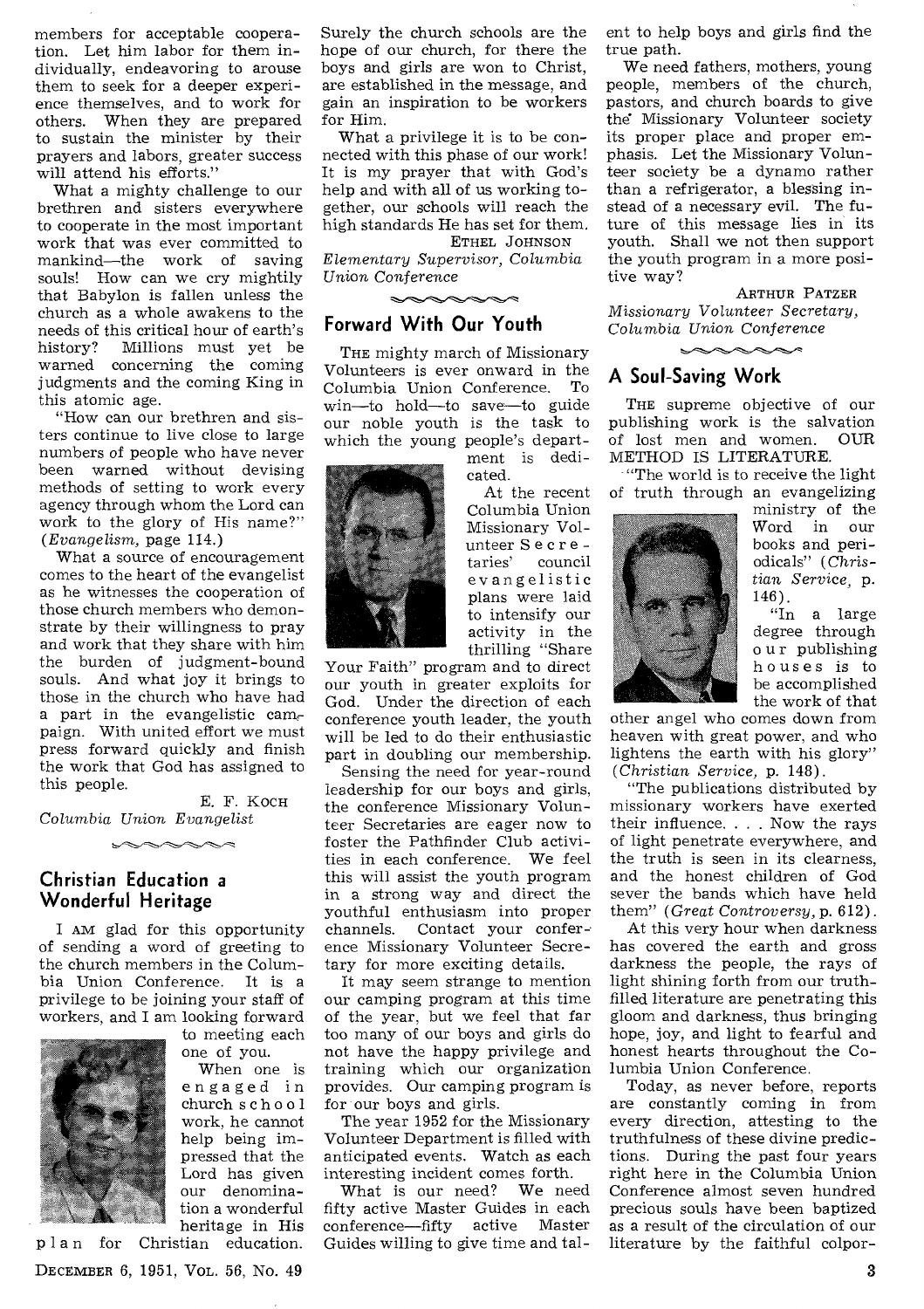teur evangelists alone. We are told that this work is "A MOST SUCCESSFUL WAY TO SAVE SOULS." This one fact above anything else is encouraging many of our brethren and sisters to dedicate their time and talents to a definite program of circulating our books and magazines. It is evident that the Lord is placing His stamp of approval upon colporteur evangelism as never before.

Surely the events taking place today are of such magnitude as to challenge each and every sincere Seventh-day Adventist to pray earnestly, "Lord, what wilt Thou have me do?" and to be willing with Isaiah of old to say, "Here am I, send me."

Watch the VISITOR carefully for the dates of our annual publishing conventions, and plan to attend these inspiring and instructive meetings.

J. F. KENT *Publishing Secretary, Columbia Union* Conference

#### **Invest in Evangelism**

EVANGELISM costs money. We must, therefore, think of it at times in terms of dollars and cents, and the average cost of each soul won. Our tithe during the past years has greatly increased in proportion



as our dollar value has decreased.

Unfortunately, while we should have many more dollars to spend in evangelism, i n reality our costs of operating have been in-

flated to the point where we are still struggling to find the means with which to carry on the efforts that should be held. It is, therefore, only as every individual church member takes part in the giving of the message to those about him that we shall see the greater increase in evangelism that our times demand.

Every ordained minister is under pressure at the present time to carry on some kind of soul-winning endeavor. Not all will be able to hold large evangelistic efforts, but all can organize their churches for systematic visitation, and many laymen can assist our ministers in the giving of Bible readings and the holding of cottage meetings.

Our missions offerings are our

only method of doing evangelism on a world-wide basis. It may seem strange to some that, while both our tithe and total missions offerings have increased, our missions offerings have not kept pace in dollar value with our tithe. Whereas in years gone by for every dollar of tithe our people generally gave an average of fifty-five or sixty cents for missions, it has now dropped down to about thirty-five to forty cents per dollar of tithe. This, in itself, creates a problem when it comes to our foreign missions evangelism. Shall we not all determine at this time to rally to the support of our pastors and elders in the giving of the message locally, and increase our missions offerings so that our world-wide evangelism may also be speeded up? C. H. KELLY

*Secretary-Treasurer, Columbia Union* Conference

#### **Budgeting for Soul Winning**

AT the close of every year business concerns have an audit—a formal examination and verification of their accounts. After all facts of the financial condition and operating results have been estab-

lished, a budget is set up for the new year.

Budgeting is one of the most practical a n d useful tools of good management; insuring considered planning before doing, and replac-

Only a powerful, growing church in the homeland can carry the heavy burden of such a vastly increasing missions program. Have we failed to do our part in the program God has assigned to us?

Our past is on record and cannot be changed, but the future is ours. Let us therefore work out a complete and specific budget for personal evangelism, so that every move made by every worker and layman will be in the direction of winning souls for Christ in the year 1952.

R. M. REINHARD *Auditor, Columbia Union Conference* 

 $\sim$ 

#### **Lay Bible Workers in Every Church**

IN the early days of the advent movement Elder S. N. Haskell opened up the work in the large cities of the world by gathering together laymen who had a burden -to give Bible studies. He gave



instruction o n methods and how to approach the public. Before going forth with the Bible each lay worker w a s perfectly conversant with t h e doctrinal subject he was to present. This

was a very definite part of their<br>training. Through this humble Through this humble but well-organized plan the message was given and great power accompanied house-to-house work.

Success is not achieved by accident but by a well-defined plan. The plan that God has outlined for the organizing of the lay members in the completion of the work has not been fully utilized as the Lord ordained. As the result, thousands of souls have been lost to the message and the coming of the Lord has been long delayed.

"Christ intends that His ministers shall be educators of the church in gospel work. They are to teach the people how to seek and save the lost. But is this the work they are doing? Alas, how many are toiling to fan the spark of life in a church that is ready to die! How many churches are tended like sick lambs by those who ought to be seeking for the lost sheep! And all the time millions upon millions without Christ are perishing" *(Desire* of *Ages,* p. 825).

4 COLUMBIA UNION VISITOR



ing "hindsight" with "foresight."

As we come to the close of another year should we not audit our own past records in the light of the great gospel commission? Nothing *less* than the evangelization of all the world is the task of every Seventh-day Adventist. This is our business. "To every nation and every individual of today God has assigned a place in His great plan" *(Gospel Workers,* p. 178). The Lord knows whether we are fitting into His great plan, because auditors unseen scrutinize every move of our life.

At the recent Fall Council I was deeply impressed by reports indicating that in many mission fields the "latter rain" is falling today and thousands are accepting the truth, but we are utterly unprepared to take care of them.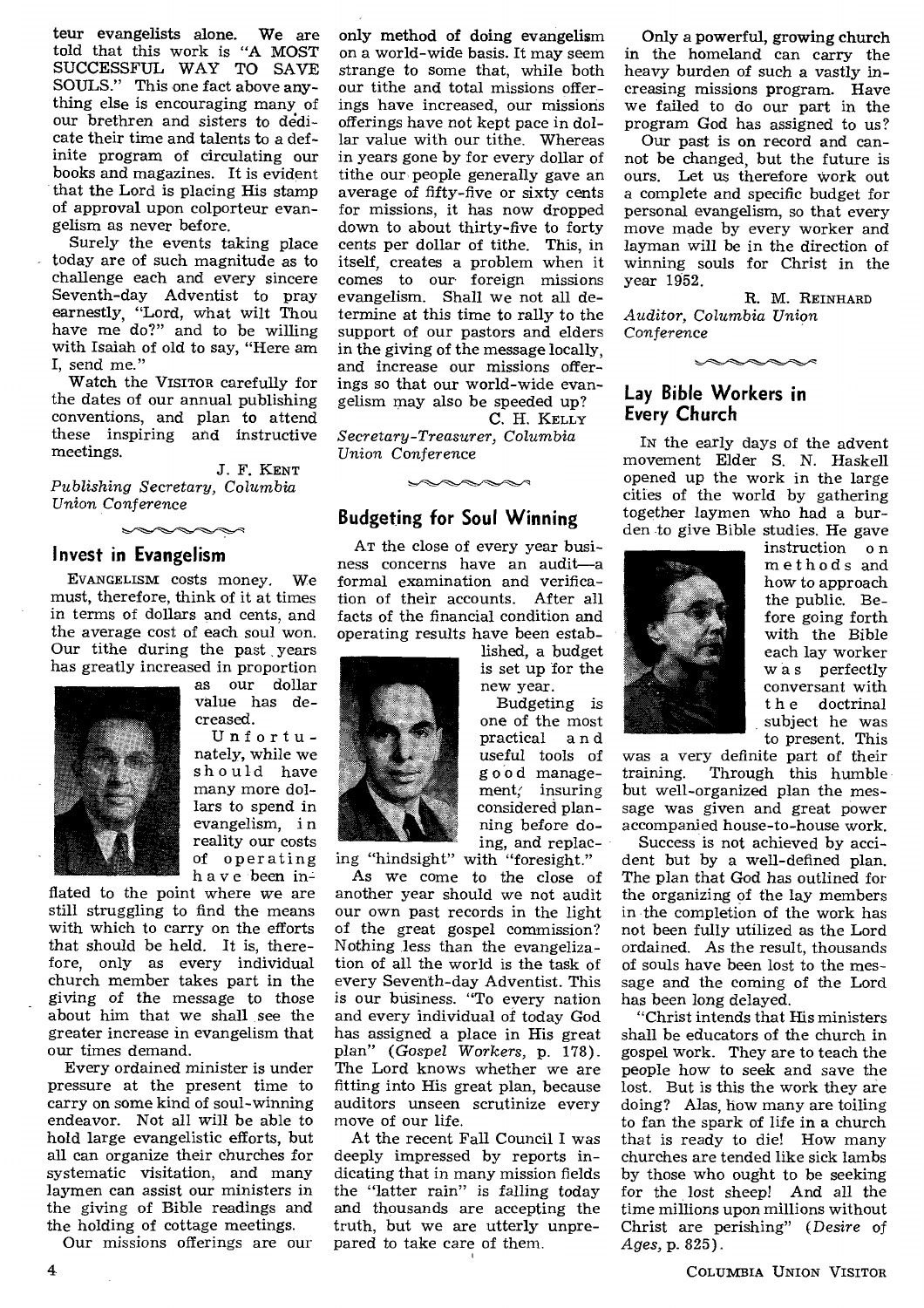Our laymen will respond to giving out literature from door to door, and this is excellent; but, while millions of tracts have been distributed, soul-winning results have been meager. In this last hour of earth's history we are beginning to realize that in order to reap results we must enter the homes of the people with the Word of God (Testimonies, Vol. IX, p. 126). This cannot be done by a few conference Bible instructors and ministers. To accomplish this will require organizing, instructing, and encouraging the capable men and women in our churches to give Bible studies.

In every church there should be a class organized where those who have capabilities can obtain the necessary help on how to give Bible studies. Sabbath afternoon is an ideal time for such a class. Names of those whose homes would be open for Bible readings should be secured. If the pastor is unable to conduct such a class, then some competent person should be enlisted to carry on. However, the pastor should have close supervision over all that is done. Without his interest the class would soon dissolve.

To train, instruct, and foster the lay Bible work will take time, energy, and patience, but it will pay large dividends in the salvation of souls won to the message. Let us ever remember that "the work of God in this earth can never be finished until the men and women comprising our church membership rally to the work, and unite their efforts with those of ministers and church officers" *(Id.,*  p. 116).

This is the challenge of the hour! MARY E. **WALSH**  *Columbia Union Bible Instructor* 

 $\sim$ 

#### **With Our Servicemen**

**WARS** and rumors of wars are abroad in the world. Our nation is calling many of its young men to serve in the armed forces. Naturally this call includes Seventh-day Adventist young men.

At present the Columbia Union Conference has twenty-four of o ur Seventhd a y Adventist young men serving overseas, mostly in the Medical Department, b u t



some are working in other noncombatant services.

A large number of our young men are now in training in this country, in most cases in the Medical Department. At present we have nearly 200 of our young men taking training in Camp George Meade, just outside the city of<br>Washington. This is a Medical This is a Medical Replacement Training Center.

These young men come from every state in the union. The army is doing, everything it possibly can to make the soldier's life as pleasant and-agreeable as possible under prevailing conditions. In Camp Meade our Seventh-day Adventist young men are given weekly passes from sundown Friday evening until 11:00 o'clock Saturday night.

The Columbia Union Conference and the local .conferences in the Columbia Union Conference are doing their part to make life pleasant and profitable for our men. Busses are engaged to pick up the soldiers Friday evening and bring them to Takoma Park for the Sabbath. These busses take them back again to the camp Saturday night. The boys help with this expense by contributing to the cost.

On Friday night the boys are housed in the basement of one of the Washington Sanitarium buildings. The cots and mattresses have been provided by the Potomac Conference. The soldiers have the privilege of attending the Sabbath services in the different churches here in Takoma Park and vicinity.

On Sabbath the men are invited to the different homes in the community for meals. Mrs. Nis Hansen heads the committee that looks after this work. Any men not provided for in this way are the guests of the Columbia Union Conference in the College cafeteria. All expenses are paid by the Columbia Union Conference and the local conferences. The servicemen greatly appreciate this hospitality.

On Thursday night each week a service is conducted in one of the camp chapels for all the Adventist boys and any others who may care to attend. As a result of the missionary work done by the boys in Camp Meade there already have been some baptisms.

It is a great privilege to associate with these earnest Christian young men who are making every effort to serve their country and their God.

0. S. **HERSHBERGER**  *War Service Commission Secretary, Columbia Union Conference* 

#### **Searching Local Libraries For Elusive Items**

THIS is to report good progress in the writing of Volume IV of the important *Prophetic Faith of Our Fathers* set. Hundreds have spoken or written of their deep interest in this really vast undertaking, going forward under General Conference sponsorship, and of their willingness to help. The findings are really amazing. The writing of this last volume, as planned, is up to schedule. Half of the manuscript is written and much of the rest is outlined.

Part I (the pre-Millerite and non-Millerite writers on prophecy from 1798 to 1840) is completed, and proves to be of vital importance to us. The foundations are deeper and more solid than we had ever supposed. The writing of Part II (the Millerite movement itself) is half finished, and presents a strong and fascinating case to the world. We already have the most important source materials. And Part III (our own early decades) is already outlined. The unfolding of the sanctuary, Sabbath, and Spirit of prophecy features is tremendously important both for us and for the world. This is not only the climactic volume, but the crucial one of the series, and is being awaited with much interest by many noted scholars—preachers, teachers, editors, and librarians —not of our faith.

A number of valuable source items have been located as the result of my appeal through a few



#### **Official Organ of the COLUMBIA UNION CONFERENCE**

#### **of Seventh-day Adventists**

**7710 Carroll Ave., Takoma Park 12, Md.** 

|  |  | PRESIDENT |
|--|--|-----------|
|  |  |           |
|  |  | EDITOR    |

| Educational <b>Educational</b> E. A. Robertson                                                                                                                                                                                                           |                       |
|----------------------------------------------------------------------------------------------------------------------------------------------------------------------------------------------------------------------------------------------------------|-----------------------|
|                                                                                                                                                                                                                                                          |                       |
| Publishing <b>Commission</b> D. F. Kent                                                                                                                                                                                                                  |                       |
| Religious Liberty and Radio  D. A. Ochs                                                                                                                                                                                                                  |                       |
| Assistant, Religious Liberty  W. H. Hackett                                                                                                                                                                                                              |                       |
| Sabbath School and Home<br>Address to the second contract of the second contract of the second contract of the second contract of the second contract of the second contract of the second contract of the second contract of the second contract of the | $M = -1$ and $M = -1$ |
|                                                                                                                                                                                                                                                          |                       |

**Missionary Kenneth H. Wood War Service, Labor Relations ...... O. S. Hershberger** 

Address all subscriptions and make all payments through your Book and Bible House.

All copy for publication in the VISITOR should be submitted through the local con-<br>ference in which the contributor holds<br>membership. Copy should be typewritten<br>and double-spaced.

DECEMBER 6, 1951, VoL. 56, No. 49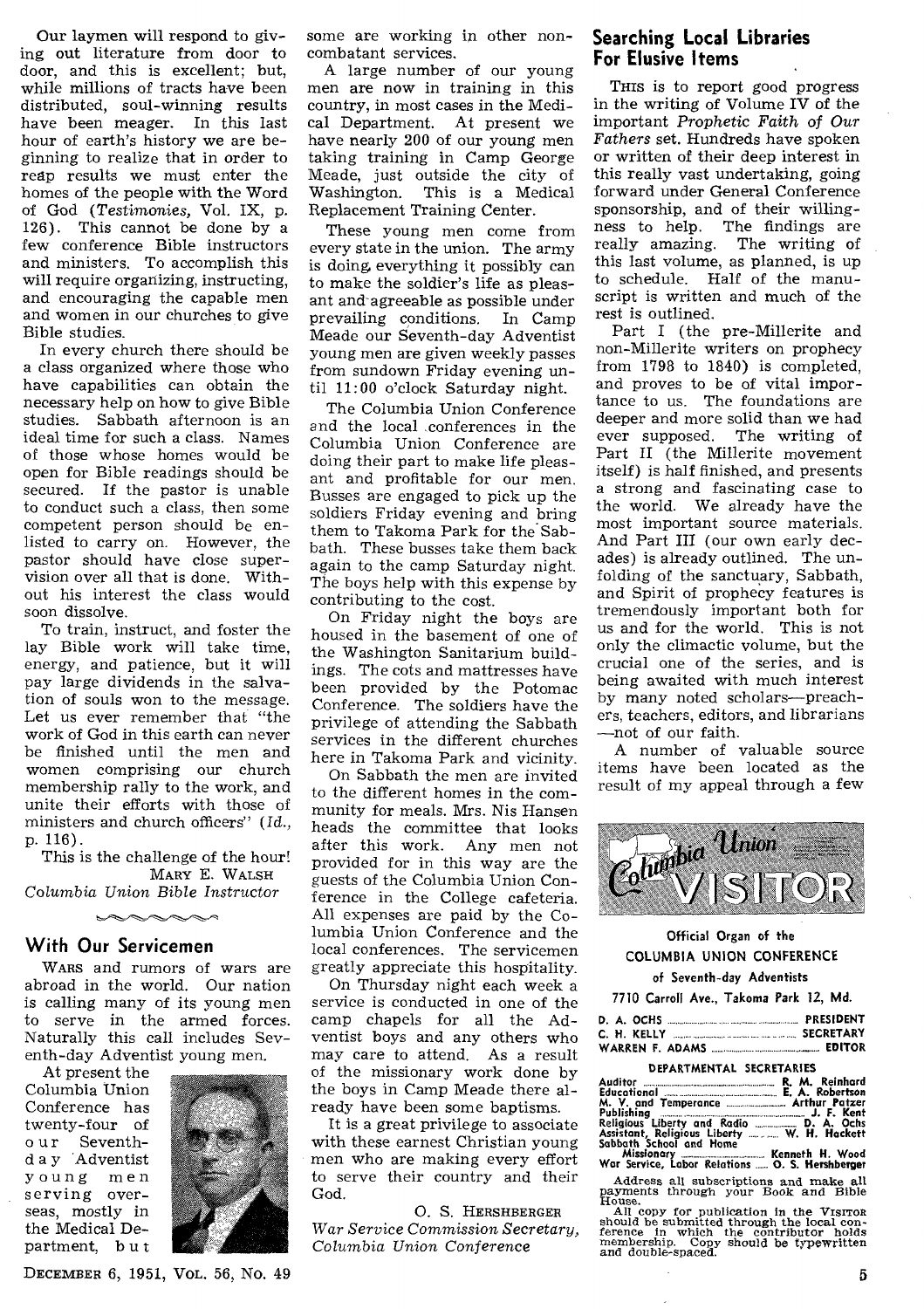union papers several months ago. Letters and long distance calls have brought-desired information. For this fine cooperation please accept sincere thanks. And now, just before leaving for a month's extensive search throughout the New England states and New York, seeking certain elusive items in the Millerite literature, I make this further appeal for help from our trained laymen—school teachers, doctors, scientists, lawyers, lay preachers—as well as our workers. We need your help in searching anew your local libraries, together with historical societies, university and seminary libraries, and noted personal collections in your vicinity, for the missing items which follow, and are greatly needed:

1. Complete file of the *Day-Dawn*<br>(Canandaigua, N. Y., 1845-47), edited by<br>O. R. L. Crosier. This is our greatest<br>need. We have some individual copies.<br>2. Complete file of *Hope of Israel*<br>(Topsham and Portland Maine, 18

Marsh. 5. Complete file of *Trumpet of* Alarm

Chiladelphia, 1844), edited by Josiah<br>
Litch.<br>
Chiladelphia, 1844), edited by Josiah<br>
Litch.<br>
City, November 20, 1833), editorial by<br>
Girly, November 20, 1833), editorial by<br>
Fireny J. Pickering on the falling stars.<br>
Henr

I still lack the following highly desirable items mentioned in my former appeal:

1. William C. Davis, Lectures on the New Testament, Vol. I (copyrighted at the 2300 vears ended about 1847.<br>Lexington, Ky, in 1820). He taught that the 2300 vears ended about 1847.<br>2. Nathan Bangs, D.D., Introduction to C

If you locate any of these items kindly communicate this fact to me here at headquarters, and directions will be given as to how to arrange for photostats, or a microfilm, and just how to complete the arrangement. I shall be grateful for your aid, and the cause we love will benefit by your help.<br>Thank you. Write to me at the Write to me at the address below.

L. E. FROOM *General Conference of Seventhday Adventists, Takoma Park, Washington 12, D. C.* 

 $\sim$ 

#### **Roman Catholic . . .**

(Continued *from page 8)*  329: "Among the Catholics there are many who are most conscientious Christians, and who walk in all the light that shines upon them;

and God will work in their behalf." Thank God, this promise is being fulfilled in our day, for He *is*  working in their behalf.

FAITH FOR TODAY, EASTERN *Records Department* 

 $\sim\!\!\infty\!\!$ 

#### **"M. V. Program Kit"**

THE excellent new *M. V. Program Kit* is already enjoying a high de-gree of popularity. Youth and youth leaders everywhere enthusiastically testify that it is filling a long-felt need.

The M. *V.* Program Kit contains 132 sparkling pages of material especially prepared for youth and youth leaders in both senior and junior societies. It is published quarterly to help give the advantage of wise advance program planning. Its wellvance program planning. selected contents make it indispensable to leaders who would lead progressively and successfully.

Program patterns which help simplify program planning are presented. New books for the program library are introduced. To help make the music of the program captivating and uplifting, special consideration is given to this feature.

There is up-to-the-minute guid-ance for leaders, as well as monthly messages for the M. V. staff.

The *M. V.* Program *Kit* is the official organ of the Young People's Missionary Volunteer Department of the General Conference. It is ably edited by Mildred Lee Johnson, who has associated with her a staff of specialists in every field of youth endeavor. It brings practical ideas and inspiration in working for youth.

Leaders who desire to make their leadership tell for Christ will want *Kit* every quarter. Its handy pocket size makes it most convenient to carry. The up-to-date format gives it irresistible reader appeal.

Missionary Volunteer leaders, other officers, band leaders, choristers, sponsors, teachers, and those who sponsors, teachers, and those who may be "just interested" will find *Kit* a *must!* 

Union and local conference Mis-sionary Volunteer Secretaries and pastors will appreciate its quarterly visits immensely.

The low subscription rate for the *M.* V. Program Kit magazine of only \$1.25 a year (\$1.35 in Canada) for

four issues brings it within the reach<br>of all. Order at once so you may Order at once so you may receive the help and share the blessing which *Kit* alone can bring to every Missionary Volunteer activity. Give your subscription and your remittance to your church missionary secretary, or mail to your Book and Bible House. Do it now and begin enjoying *Kit* immediately.

I. H. IHRIG *Periodical Department, Southern Publishing Association* 



OPENINGS for 5 or 6 men for assembly work in unfinished-furniture factory. 51.25 low. Apply in person to Charles Fry, manager, Harris Pine Mills, 101 Duke St., Alexandria, Va.

| SUNSET CALENDAR                                                                                                                                                      |                                                      |
|----------------------------------------------------------------------------------------------------------------------------------------------------------------------|------------------------------------------------------|
|                                                                                                                                                                      | DEC. 7 DEC. 14                                       |
| Cleveland, Ohio<br>5:00<br>and construction section in a con-<br>5:05<br>Cumberland, Md.<br>4:53<br>4:29<br>Parkersburg, W. Va.<br>4:54<br>Philadelphia, Pa.<br>4:36 | 4:44<br>5:00<br>5:05<br>4:53<br>4:29<br>4:54<br>4:36 |
| 4:53<br>4:52<br>4:36<br>5:07                                                                                                                                         | 4:53<br>4:52<br>4:36<br>5:07<br>4:33<br>4:46         |

#### **To the Believers . .**

#### (Continued from *page 1)*

Will you respond? Will you now join the lay soul-winning army in your church? Will you now carry high the banner of truth in your community? Will you now share your faith wherever you may be?

The long-awaited era of evangelism by all believers has begun. Together let all members of the church unitedly follow through to a final soul-winning harvest, thus hastening the coming of our blessed Lord.

"Onward ever onward" in witnessing for Christ is to be the watchword of the remnant church as all workers and lay members unitedly move forward in action and steadily advance in our 1952 soul-winning crusade.

We, the Columbia Union Conference staff members, not only share with you our mutual burden but we also pledge to you—conference administrators, worker s, local church leaders, and all lay members—our loyal support in our mutual endeavor to double our membership in the shortest time possible and to finish our Godgiven task.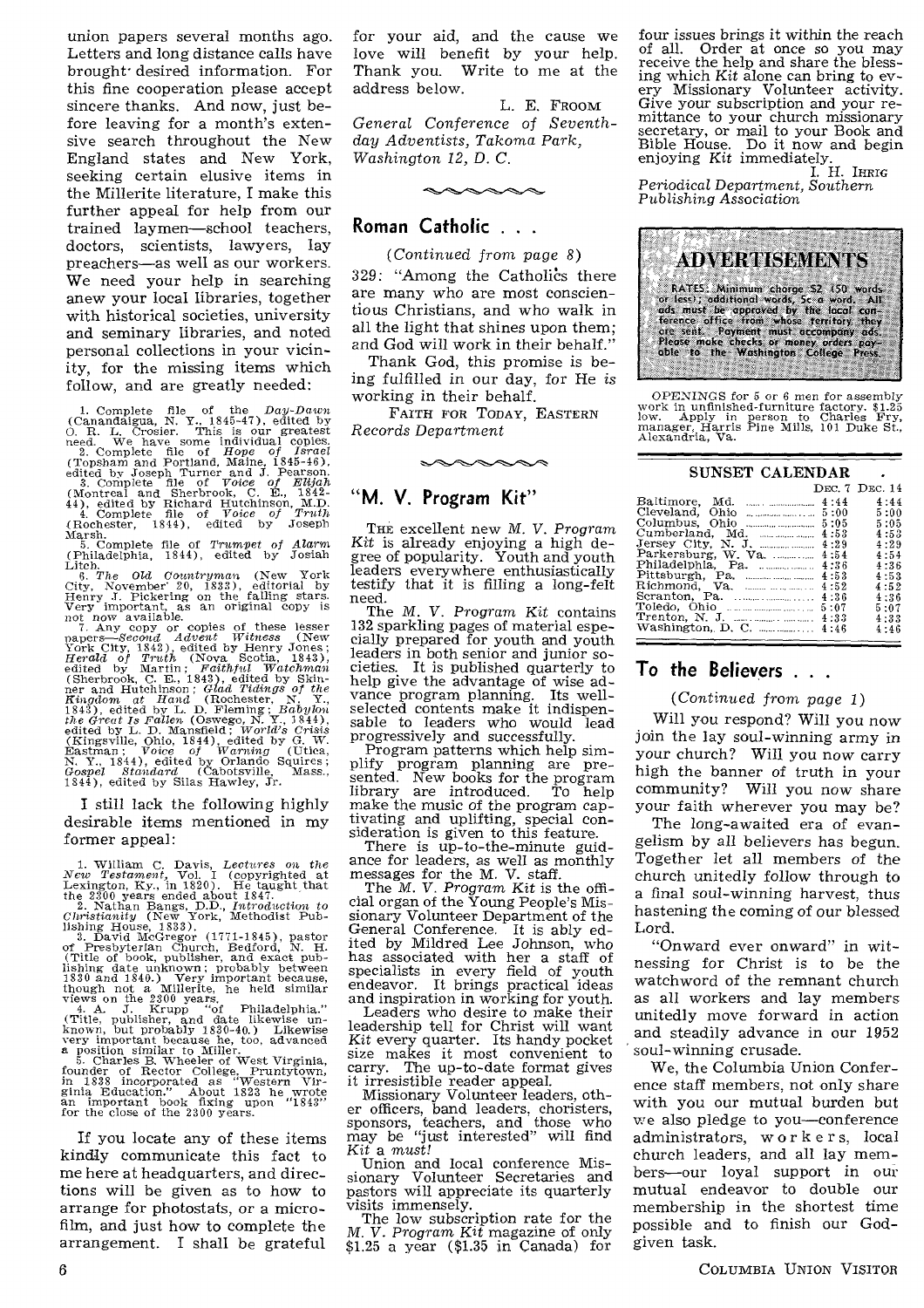## **COLPORTEUR EVANGELISM**  *"This is the very work the Lord would have His people do at this time."-E. G. White.*

#### REPORT FOR THE WEEK ENDING NOVEMBER 17, 1951 J. F. KENT, *UNION PUBLISHING SECRETARY*

| OHIO                                                                                                                                                                 |                                                                                                   |                                                                     | ALLEGHENY (Continued)                                                                                                                                                                            |                                                          |                                                                                               |                                                                                           | POTOMAC (Continued)                                                                                                                                                                                                                                                                                                                                                           |                                                     |                                                                                 |                                                                                   |
|----------------------------------------------------------------------------------------------------------------------------------------------------------------------|---------------------------------------------------------------------------------------------------|---------------------------------------------------------------------|--------------------------------------------------------------------------------------------------------------------------------------------------------------------------------------------------|----------------------------------------------------------|-----------------------------------------------------------------------------------------------|-------------------------------------------------------------------------------------------|-------------------------------------------------------------------------------------------------------------------------------------------------------------------------------------------------------------------------------------------------------------------------------------------------------------------------------------------------------------------------------|-----------------------------------------------------|---------------------------------------------------------------------------------|-----------------------------------------------------------------------------------|
| NAME                                                                                                                                                                 | HRS.<br>ORD,                                                                                      | DEL'D                                                               | NAME                                                                                                                                                                                             | HRS.                                                     | ORD.                                                                                          | DEL'D                                                                                     | NAME                                                                                                                                                                                                                                                                                                                                                                          | HRS.                                                | ORD.                                                                            | DEL'D                                                                             |
| J. A. Jarry, P.S.<br>C. F. Wolfe<br>Kenneth Gruesbeck<br>Kenneth Gruesbeck                                                                                           | 50.00<br>40<br>31,90<br>27<br>15.95<br>20                                                         | 50.00                                                               | M. Rogers<br>B. Whitaker<br>W. Minor<br>M. Shorter<br>B. McBroom                                                                                                                                 | 34<br>32<br>32<br>31<br>30                               | 140.35<br>38.90<br>73.15<br>61.40<br>131.25                                                   | 25.25<br>38.90<br>15.95<br>60.70                                                          | Ted Henderson<br>J. R. Clark<br>J. M. Anderson<br>A worker<br>Part-time workers                                                                                                                                                                                                                                                                                               | 39<br>33<br>26<br>20<br>6                           | 51.00<br>137.25<br>23.50<br>214.00<br>10.80                                     | 618.75<br>96.00<br>125.45<br>214.00<br>10.80                                      |
| Earl Zager<br>Mabel Looker<br>Clark McClurg, Asst. P.S.<br>Harry Freese<br>Anna Spicer                                                                               | 8<br>24.95<br>33<br>238.32<br>70.20<br>38<br>139.00<br>37                                         | 37.00<br>26.50<br>54.30<br>139.00                                   | M. Shorter<br>M. Harper<br>E. Robinson<br>L. George<br>M. Whitehead                                                                                                                              | 30<br>30<br>30<br>30<br>30                               | 60.85<br>37.10<br>86.35<br>35.40<br>80.80                                                     | 25.95<br>53.60<br>31.90<br>35.40<br>47.85                                                 | J. G. Vasko. Asst. P.S.<br>J. B. Douglas<br>Walter Young<br>Blackstone M.V.'s                                                                                                                                                                                                                                                                                                 | 36<br>29<br>10                                      | 91.75<br>146.25<br>10.00                                                        | 55.75<br>107.25<br>10.00                                                          |
| C. H. Carter<br>Harry Freese                                                                                                                                         | 118.75<br>37<br>37.50<br>57                                                                       | 100.25<br>37.50                                                     | J. Russell<br>L. George                                                                                                                                                                          | 29<br>29                                                 | 124.60<br>38.90                                                                               | 73.00<br>38.90                                                                            | Totals                                                                                                                                                                                                                                                                                                                                                                        | 544                                                 | 1843.00                                                                         | 1938.60                                                                           |
| Harold Quick<br>J. F. Young<br>Mrs. C. H. Carter                                                                                                                     | 78.18<br>28<br>25<br>78.50<br>23<br>74.50                                                         | 78,18<br>.50<br>74.50                                               | H. Woodson<br>G. Murphy<br>A. Bannister                                                                                                                                                          | 29<br>26<br>26                                           | 49.75<br>101.25<br>34.15                                                                      | 49.75<br>98.00<br>34.15                                                                   | WEST PENNSYLVANIA                                                                                                                                                                                                                                                                                                                                                             |                                                     |                                                                                 |                                                                                   |
| Mrs. D. Faden<br>Thelma Pangborn                                                                                                                                     | 27.50<br>18<br>128.45<br>18                                                                       | 27.50<br>112.70                                                     | M. Harper<br>B. Whitaker                                                                                                                                                                         | 26<br>25                                                 | 71.20<br>35.71                                                                                | 8.50<br>35.71                                                                             | J. H. Creighton. P.S.<br>Harry Sparks                                                                                                                                                                                                                                                                                                                                         | 40                                                  | 148.80                                                                          | 135.25                                                                            |
| G. L. Nicolaus<br>Esther Evans<br>Mrs. Wm. Blackman                                                                                                                  | 14<br>82.00<br>22.50<br>5<br>3<br>3.00                                                            | 21.50<br>3.00                                                       | E. Williams<br>C. Pindell<br>H. Hassell<br>E. Frazier                                                                                                                                            | 24<br>21<br>21<br>21                                     | 51.65<br>36.75<br>53.75<br>56.50                                                              | 51.50<br>36.75<br>53.75<br>56.50                                                          | William Hoover<br>Clara Clark<br>Elna Walls<br>G. J. Schuerger                                                                                                                                                                                                                                                                                                                | 36<br>32<br>23<br>20                                | 140.75<br>94.00<br>12.20                                                        | 29.25<br>89.50<br>17.75<br>4.25                                                   |
| R. E. Waldron<br>Mrs. Carl Gee<br>C. McCampbell<br>Marie Zimmerman<br>E. R. Taylor, Asst. P.S.                                                                       | 52<br>266.25<br>20.25<br>10<br>29.25<br>6<br>6                                                    | 387.75<br>20.25<br>14.50<br>15.00                                   | M. Rogers<br>A. Ruffin<br>Robinson children<br>R. Cartledge<br>A. Farrow                                                                                                                         | $20\,$<br>19<br>19<br>18<br>18                           | 51.75<br>32.00<br>28.15<br>31.50<br>35.25                                                     | 19.00<br>32.00<br>28.15<br>31.50<br>35.25                                                 | Elna Walls<br>George McKnight<br>Orrie Shreckengost<br>Abbie Litchfield<br>Roberta Crissman                                                                                                                                                                                                                                                                                   | 19<br>18<br>17<br>16<br>15                          | 105.25<br>26.25<br>6.75<br>37.50<br>50.75                                       | 12.00<br>23.75<br>6.75<br>2.00<br>15.50                                           |
| R. O. Schroeder<br>Maynard Wheeler<br>C. H. Diehl<br>Mrs. H. G. Gauker                                                                                               | 181.45<br>40<br>72.95<br>26<br>$20\,$<br>138.50<br>16.50<br>14                                    | 142.00<br>41.45<br>4.00                                             | A. Gary<br>W. Gomez<br>T. Giddins<br>Robinson children<br>T. Giddins                                                                                                                             | 17<br>15<br>15<br>15<br>15                               | 29.75<br>25.50<br>12.50<br>24.25<br>25.00                                                     | 29.75<br>25.50<br>24.25<br>12.50                                                          | Roberta Crissman<br>Charles Cornell<br>A worker<br>Orrie Shreckengost<br>A worker                                                                                                                                                                                                                                                                                             | 14<br>13<br>12<br>12<br>10                          | 7.75<br>32.00<br>13.50<br>47.00                                                 | 27.75<br>45.25<br>25.00<br>13.50<br>18.25                                         |
| Lena G. Walden<br>C. L. Warner<br>Floyd Wade                                                                                                                         | 13<br>18.50<br>7<br>27.00<br>5                                                                    | 18.50<br>7.50                                                       | I. Crockett                                                                                                                                                                                      | 10                                                       | 26.25                                                                                         | 26.25                                                                                     | Part-time workers<br>Lillian Cooley                                                                                                                                                                                                                                                                                                                                           | 18                                                  | 72.50                                                                           | 31.50<br>48.95                                                                    |
| Charles Shobe<br>Mrs. W. E. Moody                                                                                                                                    | $\boldsymbol{2}$<br>17.50                                                                         | 17.50                                                               | Totals                                                                                                                                                                                           | 1955                                                     | 4255.01                                                                                       | 2926.26                                                                                   | Jean Lash<br>Edith Lash                                                                                                                                                                                                                                                                                                                                                       |                                                     |                                                                                 | 64.80<br>89.50                                                                    |
| 632<br>Totals                                                                                                                                                        | 2009.35                                                                                           | 1430.88                                                             | EAST PENNSYLVANIA<br>C. H. Smith, P.S.                                                                                                                                                           |                                                          |                                                                                               |                                                                                           | Totals                                                                                                                                                                                                                                                                                                                                                                        | 315                                                 | 795.00                                                                          | 700.00                                                                            |
| <b>ALLEGHENY</b>                                                                                                                                                     |                                                                                                   |                                                                     | P. A. Bernet, Asst. P.S.<br>Joseph Ledonne                                                                                                                                                       | 46                                                       | 144.50                                                                                        | 122.00                                                                                    | NEW JERSEY                                                                                                                                                                                                                                                                                                                                                                    |                                                     |                                                                                 |                                                                                   |
| H. D. Warner, P.S.<br>N. Harris, Magazine Leader<br>G. Monroe<br>G. Graham<br>L. Mallory<br>C. Key<br>M. Jackson<br>H. Freeman<br>27<br>R. Thomas                    | 31<br>109.85<br>23.75<br>30<br>30<br>117.75<br>30<br>41.25<br>30<br>71.00<br>49.15<br>20<br>75.05 | 28.75<br>23.75<br>41.25<br>71.00<br>54.75                           | Melvin L. Haas<br>Betty Cortright<br><b>Sterling Bloss</b><br>N. E. Hepner, Jr.<br>W. Roland Bloomer<br>Arthur Brandt<br>Wilma Widmer<br>M. D. Hollenbaugh<br>Marjorie Tucker<br>Marjorie Tucker | 37<br>37<br>36<br>36<br>35<br>33<br>30<br>30<br>30<br>29 | 201.00<br>169.25<br>183.25<br>192.25<br>81.00<br>164.75<br>75.00<br>73.75<br>197.45<br>120.35 | 78.50<br>78.20<br>174.10<br>143.00<br>50.00<br>85.75<br>423.75<br>74.25<br>70.85<br>67.90 | M. V. Doran, P.S.<br>G. W. Barnes<br>E. Marion Browne<br>Roland Durham<br>Mrs. R. Durham<br>Jennie C. Dickson<br>Mr., Mrs. R. Dickson 21<br>Edwin O. Glenz<br>Mrs. K. Macko                                                                                                                                                                                                   | 35<br>11<br>38<br>5<br>3<br>36<br>10                | 157.75<br>31.25<br>193.25<br>7.50<br>7.50<br>121.50<br>183.00<br>63.50          | 157.75<br>34.00<br>192.25<br>3.75<br>7.50<br>118.50<br>137.25<br>35.25            |
| C. Finch<br>15<br>R. Thomas<br>N. Ruffin<br>Uniontown Aux.<br>15<br>L. Gaddis<br>N. Evans<br>Youngstown Aux.                                                         | 12.50<br>39.90<br>15<br>20.50<br>15<br>28.00<br>12.50<br>15<br>25.00<br>15<br>19.00<br>13         | 12.50<br>21,50<br>20.50<br>28.00<br>12.50<br>25.00<br>19.00         | <b>Sterling Bloss</b><br>Muriel Habig<br>Anthony Cucinotta<br>Marguerite Luna<br>C. A. Baumgartner<br>Myrtle Klimosh<br>Marie Eckert                                                             | 29<br>27<br>27<br>19<br>17<br>17<br>11                   | 229.50<br>350.00<br>46.50<br>29.75<br>46.25<br>136.10<br>35.50                                | 26.80<br>193.75<br>46.50<br>29.75<br>105.75<br>345.75<br>9.75                             | Totals<br>WEST VIRGINIA<br>L. H. Wagner, P.S.                                                                                                                                                                                                                                                                                                                                 | 157                                                 | 765.25                                                                          | 686.25                                                                            |
| G. W. Anderson, Asst. P.S.<br>I. Harrison<br>L. Douglas<br>22<br>L. Mitchell<br>16<br>A. Green<br>16<br>M. Pittman<br>16<br>L. Douglas<br>H. Handy<br>12<br>H. Handy | 57.85<br>30<br>22<br>68.10<br>34.00<br>13.25<br>66.60<br>133.50<br>64.20<br>10                    | 16.75<br>59.30<br>34.00<br>13.25<br>5.75<br>12.45<br>48.65<br>31.75 | Earl B. Smith<br>Mrs. Bertha Hart<br>Mrs. Marian Davis<br>Robert C. Haas<br>Mrs. Ruth Davis<br>Harry Dostmann<br>Mrs. P. G. Shirley<br>Mrs. Evelyn Gernet                                        | 11<br>10<br>7<br>7<br>7<br>6<br>5                        | 33.00<br>102.75<br>49.00<br>13.50<br>44.25.<br>21.50                                          | 19.50<br>14.50<br>141.50<br>3.75<br>9.25<br>66.75<br>93.50                                | O. S. Harrell<br>Carl E. Calfee<br>Mrs. Julia Tyree<br>James L. Long<br>Julia Tyree<br>Mary L. Stallings<br>Kenneth Wiseman<br>Part-time workers<br>A worker                                                                                                                                                                                                                  | 39<br>37<br>35<br>33<br>30<br>22<br>-16<br>17<br>16 | 73.50<br>201.95<br>73.25<br>218.25<br>33.25<br>47.50<br>99.00<br>48.75<br>29.00 | 144.00<br>20.00<br>28.00<br>72.75<br>$-38.25$<br>4.00<br>105.75<br>14.75<br>29.00 |
| L. Mitchell<br>E. D. Brantley, Asst. P.S.                                                                                                                            | 19.50<br>10                                                                                       | 19.50                                                               | Totals                                                                                                                                                                                           | 579                                                      | 2740.15 2475.10                                                                               |                                                                                           | Edna Radekin<br>Mrs. Harry Myers                                                                                                                                                                                                                                                                                                                                              | 12<br>11                                            | 41.05<br>47.00                                                                  | 25.00<br>3.75                                                                     |
| A. Arrington<br>M. Patterson<br>32<br>M. Patterson<br>A. Ivory<br>20                                                                                                 | 40<br>33<br>42.00<br>38.00<br>24                                                                  | 42.00<br>38.00                                                      | <b>CHESAPEAKE</b><br>Ralph Wallace, P.S.<br>F. B. Odell<br>W. Schmidt                                                                                                                            | 39<br>35                                                 | 91.00<br>146.00                                                                               | 24.00<br>106.75                                                                           | Totals<br>UNION TOTALS                                                                                                                                                                                                                                                                                                                                                        | 268                                                 | 912.50<br>4537 13596.51 10781.34                                                | 485.25                                                                            |
| T. Johnson<br>J. Stewart<br>19<br>J. R. Britt, Asst. P.S.                                                                                                            | 20.50<br>37.00                                                                                    | 20.50<br>37.00                                                      | Mrs. Emma Clark                                                                                                                                                                                  | 13                                                       | 39.25                                                                                         | 8.25                                                                                      |                                                                                                                                                                                                                                                                                                                                                                               |                                                     |                                                                                 |                                                                                   |
| D. Price<br>D. Price<br>M. Medley<br>46<br>37<br>H. Pennewell<br>36<br>H. Pennewell                                                                                  | 56<br>102.25<br>96.25<br>51<br>127.75<br>90.00<br>77.50                                           | 102.25<br>96.25<br>153.65<br>90.00<br>77.50                         | Totals<br>POTOMAC<br>A. L. Page, P.S.                                                                                                                                                            | 87                                                       | 276.25                                                                                        | 139.00                                                                                    | <b>OBITUARIES</b>                                                                                                                                                                                                                                                                                                                                                             |                                                     |                                                                                 |                                                                                   |
| 35<br>C. Craig<br>J. Craig<br>Philadelphia Aux.<br>34<br>19<br>M. Fisher<br>A. Smith<br>16<br>16<br>D. Jones<br>14<br>M. Harris<br>J. Moore<br>11<br>10<br>E. Graham | 58.50<br>142.00<br>20<br>25.00<br>60.25<br>19.75<br>40.00<br>23.00<br>12.50<br>3.50               | 5.50<br>25.00<br>24.00<br>19.75<br>40.00<br>23.00<br>12.50<br>3.50  | W. H. Groves<br>W. H. Groves<br>Mrs. Hall Self<br>Mrs. W. L. Bigelow<br>Mrs. P. M. Jenkins<br>Edith Bowen<br>Sligo School<br>A worker<br>Pauline Reiber                                          | 39<br>34<br>30<br>27<br>25<br>18<br>15<br>15<br>10<br>10 | 90.50<br>143.75<br>129.70<br>69.00<br>137.00<br>19.50<br>37.50<br>131.50<br>23.00<br>27.00    | 50.25<br>3.75<br>94.85<br>69.00<br>$37.75$<br>$16.50$<br>37.50<br>64.75<br>3.75           | GALLA, Elisabeth, was born in Czechoslo-<br>vakia November 1, 1873, and died in Carteret,<br>N. J., September 20, 1951. In 1935 she was<br>baptized and joined the Slovak Seventh-day<br>Adventist Church in Perth Amboy and re-<br>mained a loyal member. She is survived by<br>her husband, four daughters, one brother, and<br>other relatives. Funeral services were con- |                                                     |                                                                                 |                                                                                   |
| V. Gibbons, Asst. P.S.<br>.49<br>L. Finch<br>Washington Aux.<br>41<br>T. White<br>Baltimore Aux.<br>36                                                               | 176.15<br>97.50<br>38<br>62.50<br>79.25                                                           | 140.55<br>97.50<br>62.50<br>79.25                                   | Mrs. L. Donch<br>Mrs. C. Norton<br>Part-time workers<br>C. A. Yarnell, Asst. P.S.<br>Mr., Mrs. A. J. Miller 68                                                                                   | 10<br>44                                                 | 20.50<br>142.25<br>187.25                                                                     | 20.50<br>96.00<br>206.00                                                                  | ducted by the writer, pastor of the church,<br>assisted by Brother M. V. Doran and Elder A.<br>Xakush, She was laid to rest in the Rahway<br>Cemetery to await the resurrection.<br>وبالمترافع وأوارد وأجاروا                                                                                                                                                                 |                                                     | E. H. Moldrik                                                                   |                                                                                   |

#### DECEMBER 6, 1951, VOL. 56, No. 49 7